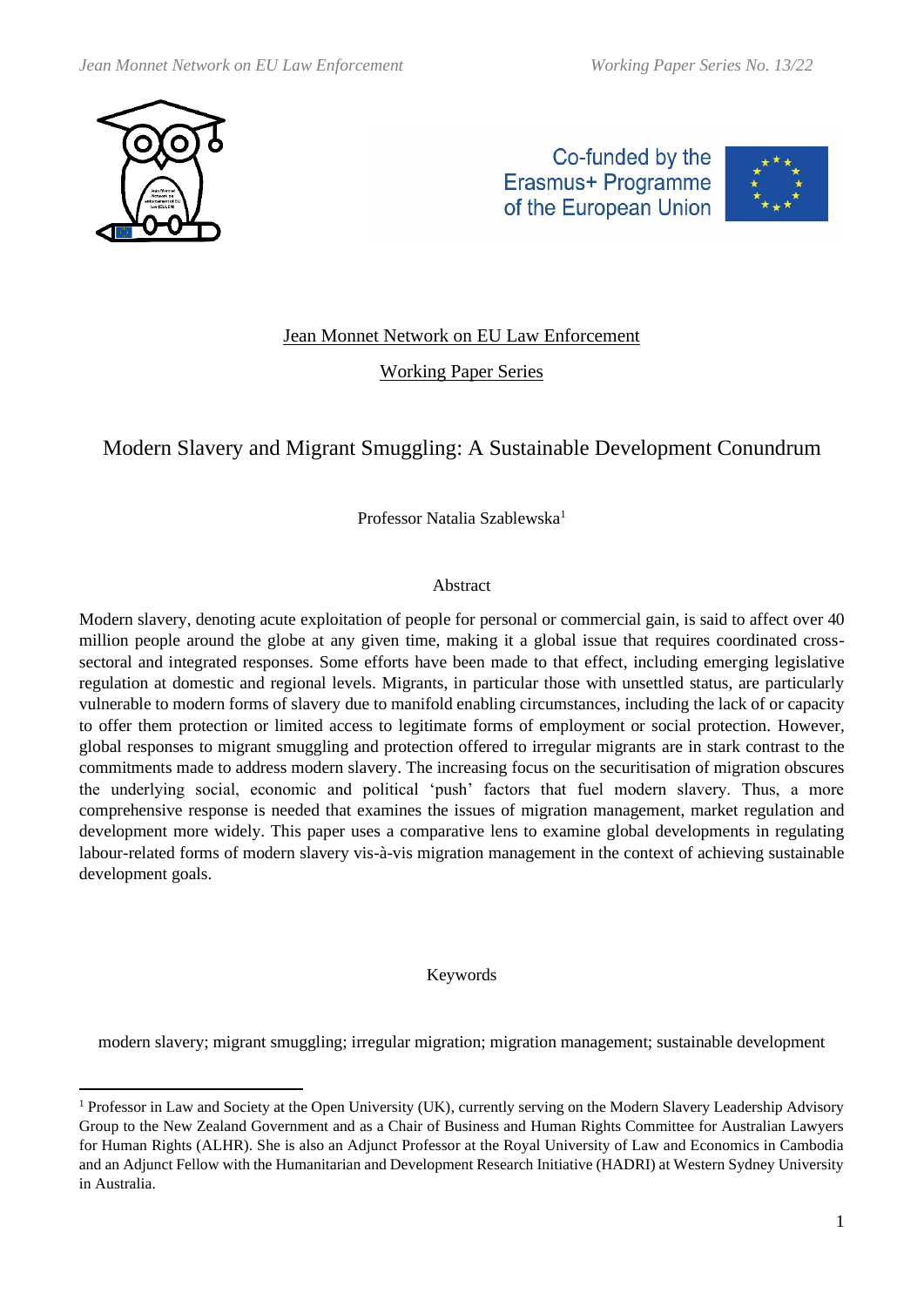## **I. Introduction**

The term 'modern slavery' (or 'modern-day slavery', 'contemporary slavery' or 'neo-slavery') has been gaining popularity in recent years, with a number of countries passing legislation to address and prevent its different forms. Even though there is no internationally agreed definition of it, modern slavery is widely understood to cover different forms of acute human exploitation, ranging from forced or bonded labour, human trafficking, forced marriage and organ harvesting to orphanage trafficking. More recently, governments have shifted their attention to the private sector recognising the pervasiveness of modern slavery in global supply chains.

Various factors and industry sectors have been identified as increasing risks of modern slavery, with international migrants<sup>2</sup> being considered highly vulnerable, particularly when their legal status is unsettled. Migrant smuggling, whereby the migrant's irregular entry to another country is facilitated usually with their consent for financial or other material gains, heightens the risk of exploitation in the destination country. Modern slavery is also highly profitable, with US\$150bn in profits every year being generated from forced labour alone,<sup>3</sup> and migrant smuggling is estimated to bring between US\$5 to 7bn worldwide per year.<sup>4</sup> Thus, even though one can take place without the other one, in that, not every smuggled migrant will necessarily become a victim of modern slavery and not every victim of modern slavery is a migrant, these practices are mutually reinforcing by creating conditions conducive to both practices flourishing. Also, in many instances, the same criminal networks operate across the smuggling and acute exploitation channels. 5

Despite modern slavery and migrant smuggling being mutually reinforcing practices, there is a growing gap in protection in relation to increasing regulatory interventions for modern slavery and that offered to irregular migrants. Many irregular migrants do not fall under the established legal categories for protection, which exposes them to additional hardship or denial of assistance. Yet, most irregular migrants face dangers and human rights infringements, which require inter-state and inter-agency cooperation, including better information and data sharing, as well as improving consistency and compatibility between international, regional and national legislation and law enforcement activities. Therefore, migrant management at the national and regional levels is not separate from or inconsequential to fighting modern slavery and other forms of human exploitation.

This paper provides an overview of the legal developments in relation to modern slavery and its regulation (Chapter 2), followed by a brief examination of the modern practice of people smuggling including in the European Union (EU) context (Chapter 3), to turn then to examining how the sustainable development agenda necessitates better coordination between migration management, market regulation and development (Chapter 4), with the Conclusions summarising the findings.

### **II. Modern slavery: the clandestine nature of human exploitation**

Modern slavery is believed to affect some 40.3 million people around the globe at any given time,<sup>6</sup> which makes it a bigger problem today than ever in history. Over half of those in forced labour are believed to be trapped in the private economy, across different sectors and geographical locations.<sup>7</sup> Certain industries, such as agriculture, construction, manufacturing, fishing and domestic services, are considered high risk for modern slavery practices throughout their operations and supply chains, making the private sector an important driver in facilitating as well as addressing modern slavery.

<sup>&</sup>lt;sup>2</sup> In this paper, unless otherwise stated, the term migrant follows the definition provided by IOM: any person who is moving or has moved across an international border or within a State away from his/her habitual place of residence, regardless of (1) the person's legal status; (2) whether the movement is voluntary or involuntary; (3) what the causes for the movement are; or (4) what the length of the stay is; with the term 'international migrant' meaning someone who changes their country of usual residence.

<sup>3</sup> International Labour Office (ILO) 2014.

<sup>4</sup> UN Office on Drugs and Crime (UNODC) 2018a.

<sup>5</sup> Europol 2021.

<sup>6</sup> ILO and Walk Free Foundation 2017.

<sup>7</sup> Ibid.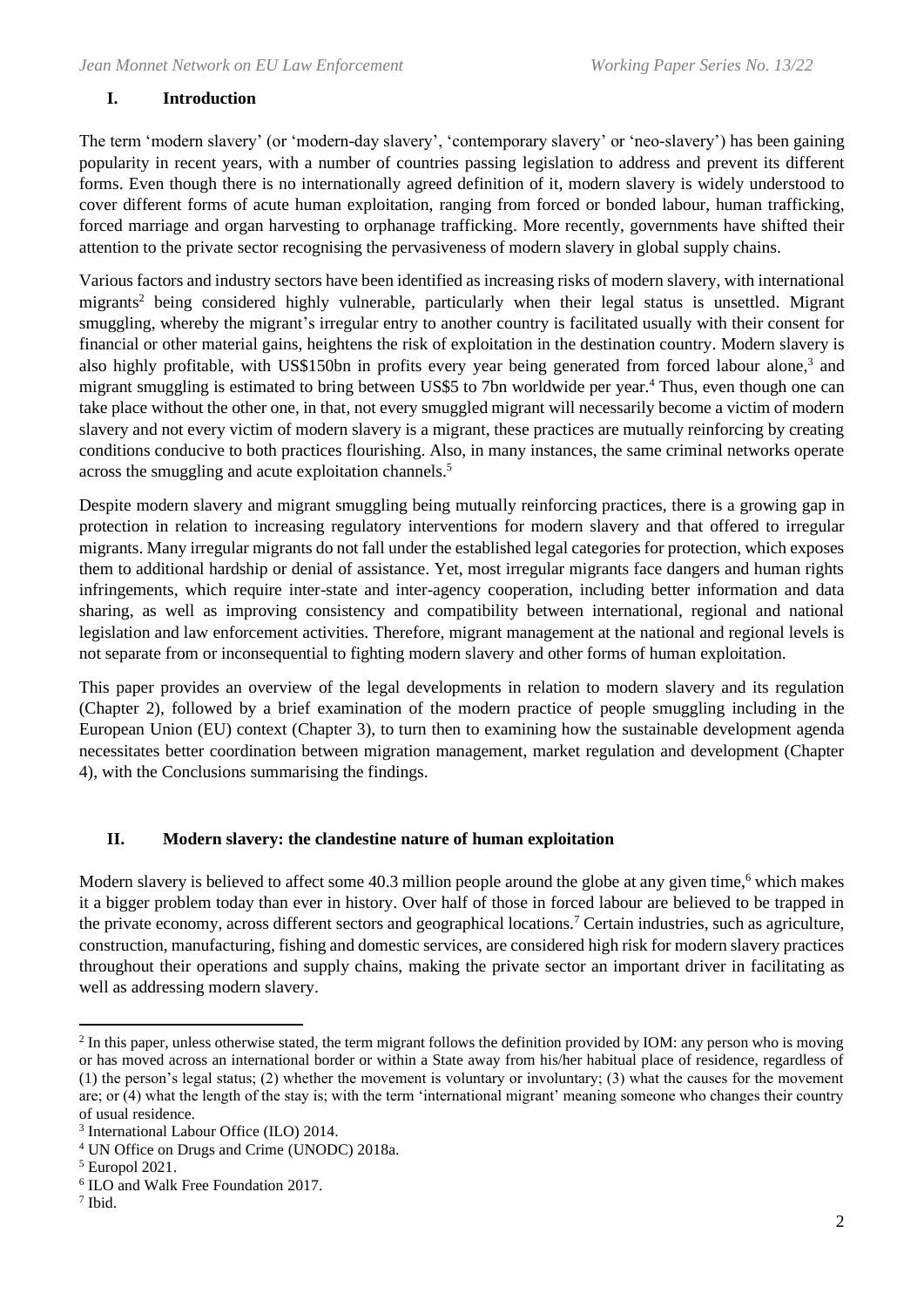International migrants are particularly vulnerable to modern slavery,<sup>8</sup> as they are predominantly recruited for industries prone to a higher risk of exploitation, and, consequently, they are targeted by unscrupulous smugglers, traffickers or recruitment agents. In response to what is recognised to be a major global issue, states often counteract by introducing policies aiming at limiting international migration expecting that it will prevent the exploitation of migrants within their national borders. The opposite, however, is often happening in that increased securitisation of migration leads to an escalation in demand for smuggling services. Those who might willingly arrange their passage to another country often became victims of exploitation and abuse, including sexual violence, by the 'facilitators' of migration<sup>9</sup> and fall prey to traffickers en route or when they reach the destination.

Thus, for a long time, governments' prevention policies focused predominantly on raising awareness and educating at-risk groups, including in the countries of origin, of the dangers of irregular migration. However, despite high financial and resource investment in such campaigns, their impact has been limited or at best unknown. For instance, a recent systematic review of anti-human trafficking interventions has revealed that such campaigns have a negligible positive impact but often carry negative consequences, including exacerbating stigmatisation, marginalisation and discrimination of the most vulnerable, in particular migrant women.<sup>10</sup>

### *II.A. Regulating Modern Slavery*

A number of international and regional programmes have been launched to facilitate inter-state collaboration and partnerships. These include the 2017 *Call to Action to End Forced Labour, Modern Slavery and Human Trafficking*, instigated by Australia, Canada, New Zealand, the United Kingdom (UK), the United States (US) and others, which has resulted in the adoption by these governments of the *Principles to Guide Government Action to Combat Human Trafficking in Global Supply Chains,<sup>11</sup>* aiming to eradicate slavery from the economy.

At the regional level, the *Bali Process on People Smuggling, Trafficking in Persons and Related Transnational Crime*, established in 2002 and comprising 49 members including UN agencies, offers a strategic platform for collaboration between governments and businessesto tackle forced labour, human trafficking and modern slavery in the region. In 2018, the *Bali Process Government and Business Forum* focused on developing recommendations for ending these transnational crimes across the Indo-Pacific region, including in public and private supply chains.

By focusing on reducing 'demand', whether in relation to forced labour, exploitative services (including in the sex industry) or 'donors' in the context of the orphanage industry or organ trafficking, and by utilising the corporate social responsibility framework,<sup>12</sup> a number of states have introduced, or are in the process of developing, domestic regulatory frameworks pertaining to modern slavery in business operations and supply chains.

In an attempt to consolidate human trafficking and other slavery offences in its domestic legislation, the UK was the first country to introduce comprehensive modern slavery legislation (Modern Slavery Act 2015), which is modelled on the Californian Transparency in Supply Chains Act 2010, which is sector-specific legislation focusing on retailers and manufactures operating in the state of California. In 2016, the then UK Prime Minister Theresa May stated that "[w]e need a radically new, comprehensive approach to defeating this vile and systematic international business model at its source and in transit",<sup>13</sup> recognising that rather than it being a problem of few exploiters in the industry, modern slavery is a global issue that requires a systemic change to the business models and the wider business culture.

Australia followed suit and passed equivalent legislation at the federal (Cth) and the state of New South Wales (NSW) levels in 2018 (with the latter coming to force on 1 January 2022). The UK and Australian Acts require

<sup>8</sup> See also Kubacki, Szablewska, Siemieniako and Brennan *forthcoming*.

<sup>&</sup>lt;sup>9</sup> Mixed Migration Centre 2018.

<sup>10</sup> Szablewska and Kubacki 2018.

<sup>&</sup>lt;sup>11</sup> US Department of State 2018.

 $12$  In particular under the UN Global Compact n.d.; UN 2011; Organization for Economic Cooperation and Development (OECD) 2000*;* ILO 2017*.* 

<sup>&</sup>lt;sup>13</sup> May 2016.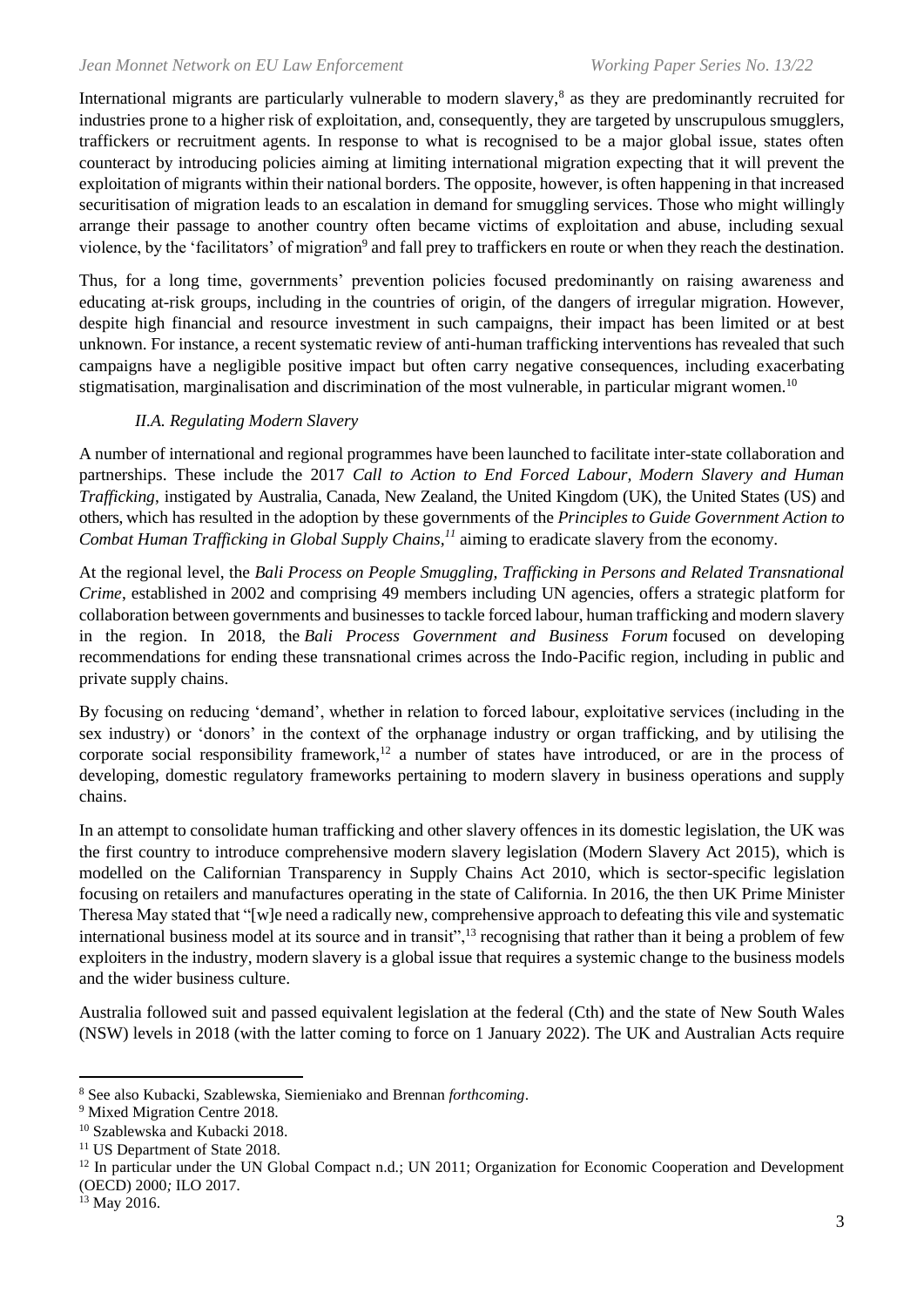entities with annual turnover above certain thresholds (which differ) to audit their supply chains and report on modern slavery risks, thus they aim to increase transparency in supply chains and corporate reporting. The specific modern slavery legislation operates alongside other mandatory human rights 'due diligence' laws,<sup>14</sup> like the French Duty of Vigilance Act 2017, the Dutch Child Labour Due Diligence Law 2019, the German Act on Corporate Due Diligence in Supply Chains 2021 (commencing on 1 January 2023) and the Norwegian Transparency Act 2021 (commencing on 1 July 2022). Similar legislation has been also considered in a number of other countries, including Hong Kong,<sup>15</sup> Canada,<sup>16</sup> and New Zealand.<sup>17</sup> In 2021, the EU Directive on Mandatory Human Rights, Environmental and Good Governance Due Diligence proposal was adopted,<sup>18</sup> which if passed will require member countries to ensure and supervise corporate human rights as well as environmental responsibility and good governance.

Undeniably, the plight of modern slavery victims has captured public imagination worldwide and galvanised a coordinated global response. This has led to considerable policy and legislative action in regulating modern slavery in operations and supply chains (of the private sector in particular) at the international, regional and domestic levels. With the outbreak of the COVID-19 pandemic in 2020, the most vulnerable and already exploited have been exposed to the heightened risk of modern slavery and there have been disruptions to the response efforts.<sup>19</sup> However, despite the best efforts, dealing with this complex socio-economic problem fuelled by processes of globalisation cannot be separate from migration and its management if we are to find a sustainable solution to the problem of social and economic vulnerability that ensnares people in modern slavery.

### **III. People smuggling in recent times**

People (or human or migrant) smuggling is not a new phenomenon, and the practice has existed ever since political borders have been introduced and the territorial sovereignty of states got established allowing them to decide who they permit to enter (or in some circumstances to leave) and on what grounds. Thus, it is the restrictions on transnational mobility that have created a demand for services in people smuggling. For example, before Spain and Italy introduced Schengen Visas for North Africans in the early 1990s, there was a relatively free flow of migration between North Africa and Southern Europe, and the augmentation of regulation increased irregular migration in the Mediterranean region which, as a consequence, amplified border securitisation.<sup>20</sup> These are the criminalisation and penalisation of smuggling that are relatively new, and they have also been increasing worldwide.

The attitudes toward people smuggling have also changed over time. Historically, people smugglers were perceived as 'enablers' and often 'saviours' of those who were escaping the persecution of oppressive regimes, such as Jews escaping Nazi Germany during the Second World War or from East Germany, and elsewhere in the Eastern Block, to West Germany during the Cold War. Today, fairly similar reasons motivate migrant smuggling, that is conflict, economic desperation, poverty and states' restrictions on human mobility, yet "[s]mugglers are nowadays...perceived much more as criminals than before".<sup>21</sup>

*III.A. Regulating Migrant Smuggling* 

<sup>&</sup>lt;sup>14</sup> Requiring companies to account for how they address their adverse human rights impacts.

<sup>&</sup>lt;sup>15</sup> The Modern Slavery Bill was put for consideration before the Legislative Council in 2018, but due to mass expulsion and resignations of pro-democracy opposition lawmakers since 2020, doubts are cast on whether anti-slavery legislation will go ahead.

<sup>&</sup>lt;sup>16</sup> See Bill S-211, An Act to enact the Fighting Against Forced Labour and Child Labour in Supply Chains Act and to amend the Customs Tariff 2021 and Bill C-243, An Act respecting the elimination of the use of forced labour and child labour in supply chains 2022*.* 

<sup>&</sup>lt;sup>17</sup> At the time of writing, see an MBIE public consultation on modern slavery and worker exploitation in New Zealand supply chains, [https://www.mbie.govt.nz/have-your-say/modern-slavery/;](https://www.mbie.govt.nz/have-your-say/modern-slavery/) see also Szablewska et al. 2022.

<sup>18</sup> European Commission 2022.

<sup>&</sup>lt;sup>19</sup> See, for example, Cockayne and Smith 2020.

<sup>20</sup> Van Liempt 2016.

 $21$  Ibid., p 3.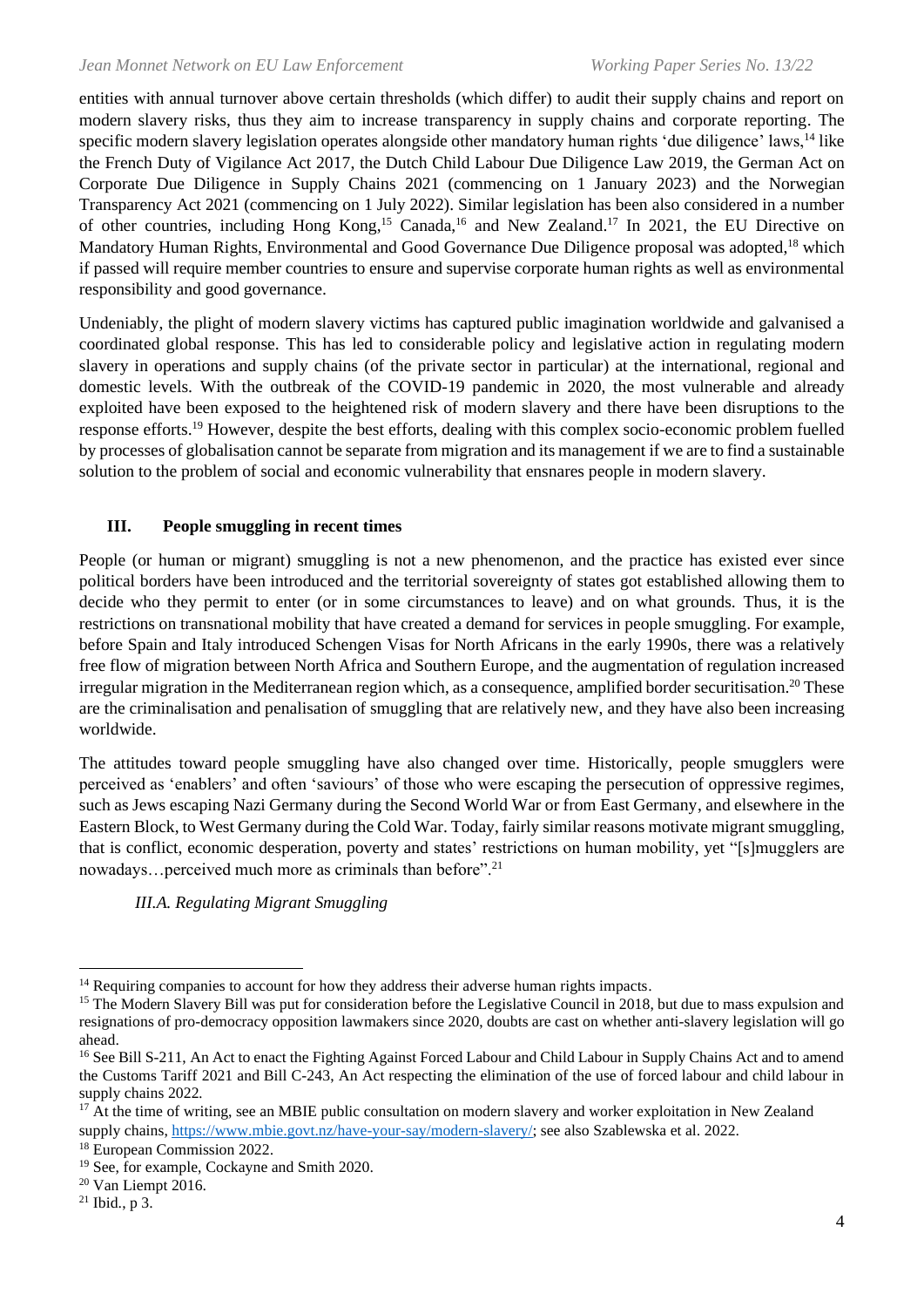Human trafficking, like many other forms of modern slavery, and human smuggling are part of what is considered to be mixed-migration flows, defined by the International Organization for Migration (IOM) as "[c]omplex migratory population movements…as opposed to migratory population movements that consist entirely of one category of migrants".<sup>22</sup> From a legal perspective, the difference between one and the other got consolidated in 2000 when the UN Protocol to Prevent, Suppress and Punish Trafficking in Persons, Especially Women and Children (the Trafficking Protocol), supplementing the Convention against Transnational Organised Crime, was enacted. The Trafficking Protocol consolidated the distinction between a trafficking victim (whether transported domestically or internationally) as opposed to when one is smuggled, which requires crossing an international border as prescribed under the Protocol Against the Smuggling of Migrants by Land, Air and Sea (the Smuggling Protocol). Nor the consent of a trafficking person is relevant as one cannot consent to their own exploitation, which is usually assumed in the context of smuggling. Despite neither a smuggled nor trafficked person being criminalised for the fact of being smuggled or trafficked, smuggling is often perceived as a 'victimless crime' (it is a crime against a state), whereas human trafficking, or other forms of modern slavery, never are. In reality, being smuggled often leads to similar consequences in that violence, including sexual violence, kidnapping and robbery against smuggled migrants by smugglers is estimated to account for between 50 and 76 per cent of all incidents.<sup>23</sup>

In Europe, the French government's proposal in 2000 to the European Commission on a 'Framework Decision on Strengthening the Penal Framework for Preventing the Facilitation of Unauthorized Entry and Residence' was the first attempt to regulate smuggling. It was part of an agenda to "combat the aiding of illegal immigration both in connection with unauthorised crossing of the border in the strict sense and for the purpose of sustaining networks which exploit human beings" and aimed to supplement "other instruments adopted in order to combat illegal immigration, illegal employment, trafficking in human beings and the sexual exploitation of children".<sup>24</sup>

In the Asia and Pacific region, the 2015 Bay of Bengal migrant smuggling crisis that involved thousands of migrants from Myanmar and Bangladesh who got stranded at sea or whose bodies were uncovered in mass graves in South Thailand, prompted the Association of Southeast Asian Nations (ASEAN) to focus on combating the crime of migrant smuggling in the region<sup>25</sup> and triggered the ASEAN to consider migrant smuggling as a transnational crime falling under its purview.<sup>26</sup>

At the international level, people smuggling is seen predominantly as a transnational organised crime, $^{27}$  which has its consequences for the level of support deemed appropriate for smuggled persons, as well as the assessment of their culpability. The framing of the problem as one of 'organised crime' also affects how the motivations of smugglers are assessed which, consequently, has informed corresponding legal responses.<sup>28</sup>

The increase in land border regulation has prompted a shift in smuggling activities towards sea crossing, in particular since 2009 in Europe.<sup>29</sup> There have been multiple reports in recent years of maritime migrant smuggling ending with boats capsizing never reaching their destinations as well as an increase in the use of 'ghost ships', where the crew abandons the vessel before it reaches its destination, forcing a rescue operation to save those onboard. One example involved a cargo ship Ezadeen, flying under a Sierra Leone flag, with 450 people onboard, mainly Syrian asylum seekers, which was intercepted by the Italian coastguards in 2015.<sup>30</sup>

Another regional example is that of Australia which under its Operation Sovereign Borders<sup>31</sup> intercepts vessels in international waters, justifying it on the grounds of the rise in maritime migrant smuggling, and often pushes

<sup>22</sup> IOM 2011, p 63.

<sup>&</sup>lt;sup>23</sup> Mixed Migration Centre 2018, pp 122-123.

 $24$  At paras (2) and (5) respectively.

<sup>25</sup> For more information see [https://asean.org/.](https://asean.org/)

<sup>26</sup> UNODC 2018b.

 $27$  It needs to be noted, however, that smuggling does not require the involvement of organised crime to be punishable, see UN Convention against Transnational Organised Crime, Art 34(2); Smuggling Protocol, Art 4.

<sup>&</sup>lt;sup>28</sup> For an overview of the legal framing of people smuggling see Szablewska 2022.

<sup>29</sup> UNODC 2018a.

<sup>30</sup> Hooper 2015.

<sup>&</sup>lt;sup>31</sup> For more information see [http://osb.homeaffairs.gov.au.](http://osb.homeaffairs.gov.au/)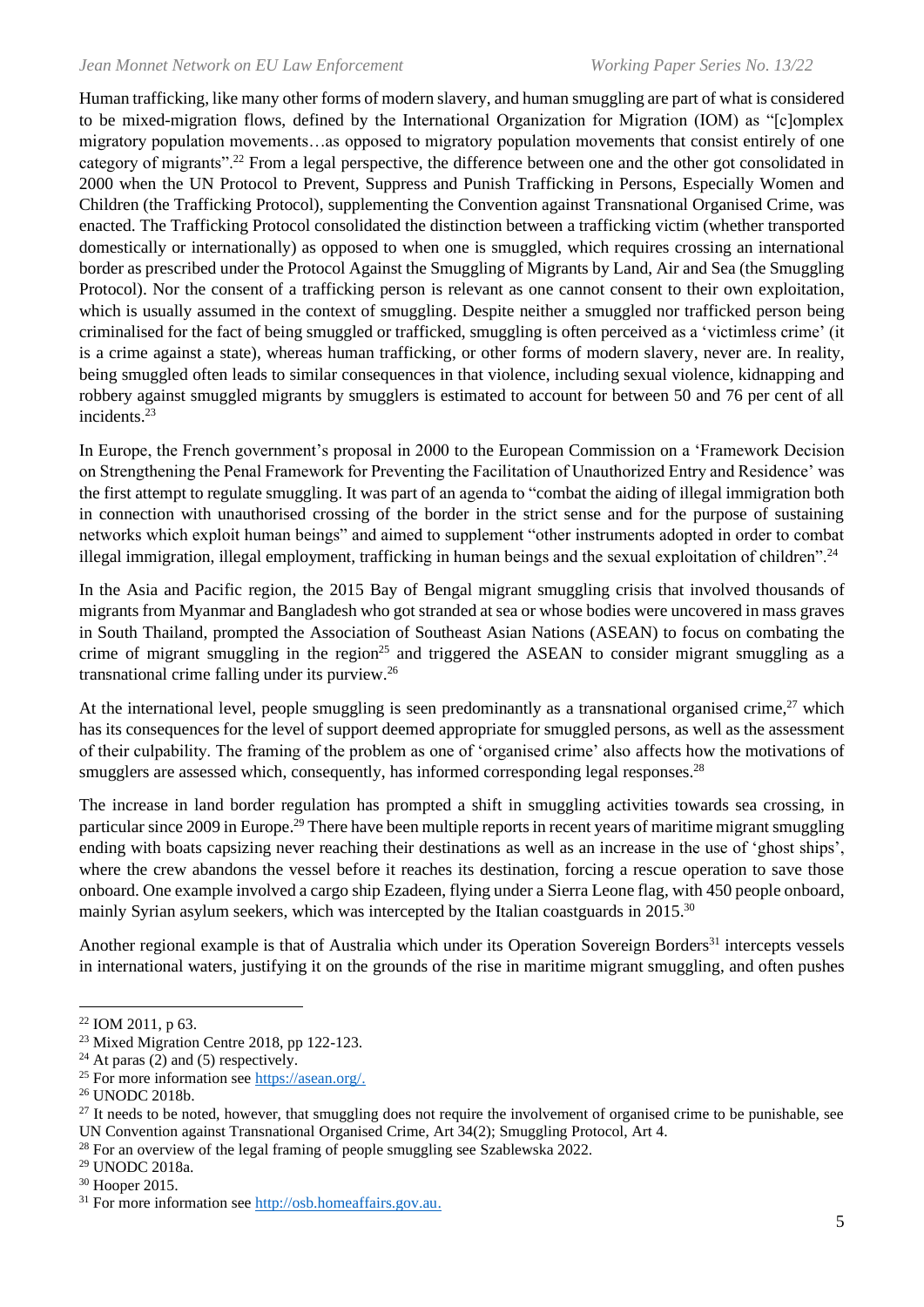or tows boats back to Indonesian's territorial waters.<sup>32</sup> This policy has been widely criticised by the international community for putting the lives of migrants at risk and flouting its international obligations,<sup>33</sup> including under the Smuggling Protocol and the principle of non-refoulement,<sup>34</sup> barring states from returning an alien to a place where they are likely to face persecution or their life would be threatened.<sup>35</sup>

There have been many more examples in recent years where migrant smuggling has resulted in migrants' lives being lost,<sup>36</sup> which is often a result of the absence of rescue or insufficient assistance offered by states, despite international obligations in this regard under different international law regimes, including international human rights law, international refugee law and international maritime law.<sup>37</sup>

The response of states to migrant smuggling and protection offered to irregular migrants is in stark contrast to the pledges and commitments made to address modern slavery. Yet, irregular migrants — facing harsh responses in relation to the lack of compliance with the necessary requirements for legal entry into the receiving state fuel the supply side of modern slavery, making the crime more difficult to detect, investigate and address.

Migrants in irregular situations should not face or fear repercussions for reporting violence, abuse or exploitation, which is also recognised under pillar three of the EU's action plan against migrant smuggling (2021-2025) on preventing exploitation and ensuring the protection of migrants,<sup>38</sup> which prescribes that a migrant who is a victim of crimes is to be offered support and protection in all circumstances. However, the reality differs, and the increasing securitisation of migration obscures the underlying social, economic and political 'push' factors that fuel the crime of modern slavery. The next section, therefore, looks at how migration management and the regulation of modern slavery cannot be conceptually and practically seen as separate, but are rather part of the wider efforts to achieve sustainable development.

### **IV. Modern slavery and migration in the context of sustainable development**

The United Nations (UN) 2030 Agenda for Sustainable Development (2030 Agenda), comprising 17 goals and 169 targets, aims to overcome inequality, poverty and climate crisis among others. It is considered to be based on three core elements that require harmonisation, that is economic growth, social inclusion and environmental protection.<sup>39</sup> The Sustainable Development Agenda builds on the preceding UN Millennium Developments Goals  $(MDGs)$  (2000-2015), based on the UN Millennium Declaration,<sup>40</sup> which consisted of eight goals and 21 targets, ranging from reducing extreme poverty and promoting gender equality, to reducing child mortality and ensuring environmental sustainability.<sup>41</sup> As much as MDGs was an important stepping stone in galvanising global commitment to "spare no effort to free our fellow men, women and children from the abject and dehumanizing conditions of extreme poverty",<sup>42</sup> none of the goals and its targets referred directly to migrants, or migration, or (modern) slavery as issues that require particular attention to achieving the overarching objective.

In contrast, the UN Sustainable Development Goals (SDGs) focus specifically on ending modern slavery in all its forms, albeit forms of modern slavery are defined narrowly focusing predominantly on children (targets 8.7 and 16.2) and women and girls (target 5.2), whereas in some regions, like the Middle East, it is men who are the

<sup>&</sup>lt;sup>32</sup> This also violates Indonesia's territorial sovereignty, see Report of the Special Rapporteur of the Human Rights Council on extrajudicial, summary or arbitrary executions 2017, in particular para 33.

<sup>&</sup>lt;sup>33</sup> For an overview of Australian refugee and asylum seekers policy see Szablewska 2014; also Szablewska and Ly 2017.

<sup>&</sup>lt;sup>34</sup> It must be noted that Australia has denied that the principle of non-refoulement has extra-territorial application or that it applies outside the territorial seas, see *CPCF v. Minister for Immigration and Border Protection* (Judgment) 2015.

<sup>&</sup>lt;sup>35</sup> See, for instance, the Convention on the Status of Refugees (1951) 189 UNTS 150, Article 33(1).

<sup>36</sup> See, for instance, UNODC 2018a.

<sup>37</sup> See Szablewska 2022.

<sup>&</sup>lt;sup>38</sup> European Commission 2021.<br><sup>39</sup> See the Sustainable Development Agenda, [https://www.un.org/sustainabledevelopment/development-agenda](https://www.un.org/sustainabledevelopment/development-agenda-retired/#:~:text=For%20sustainable%20development%20to%20be,being%20of%20individuals%20and%20societies)[retired/#:~:text=For%20sustainable%20development%20to%20be,being%20of%20individuals%20and%20societies.](https://www.un.org/sustainabledevelopment/development-agenda-retired/#:~:text=For%20sustainable%20development%20to%20be,being%20of%20individuals%20and%20societies)

<sup>40</sup> UN 2000.

<sup>&</sup>lt;sup>41</sup> For the final report, see UN 2015.

<sup>42</sup> UN 2000.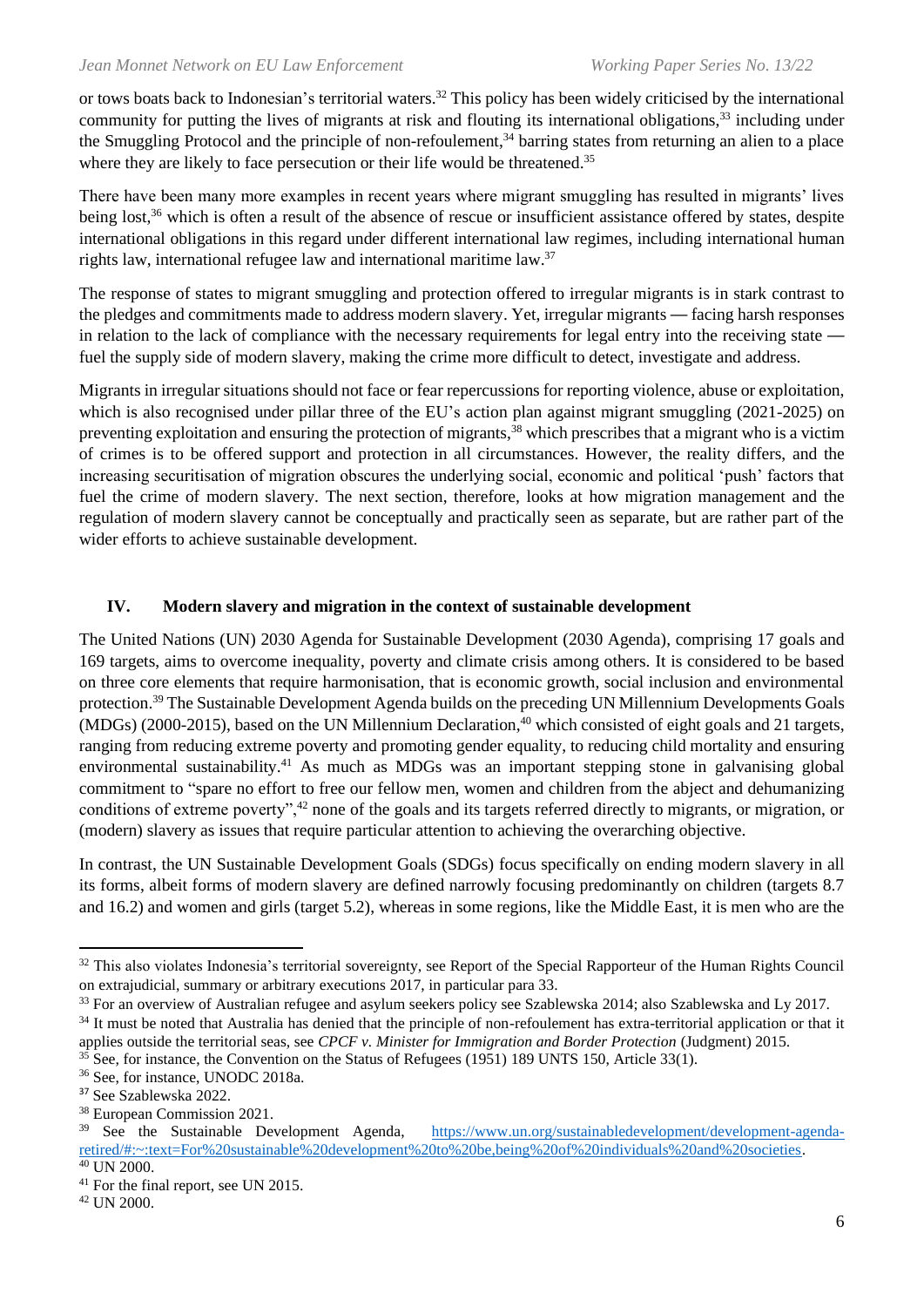main victims of forced labour.<sup>43</sup> In the context of migration, achieving SDGs requires addressing the key objectives of the Global Compact for Migration.<sup>44</sup> There are ten indicators that are migration-specific, and the key Goal 10 on reducing inequalities, in particular target 10.7, focuses on facilitating "orderly, safe, and responsible migration and mobility of people, including through implementation of planned and well-managed migration policies". In the context of SDGs, promoting international collaboration on the issues requires international governance of migration with partnership among all countries.

Migrants represent 3.5 per cent of the world population, yet it is estimated that they contribute nearly 10 per cent of global gross domestic product (GDP).<sup>45</sup> There have been further studies showing a positive correlation between labour immigration and increasing GDP per capita levels and a further improvement in living standards and welfare.<sup>46</sup> Thus, overall, migration is socio-economically beneficial, and the benefits increase with better integration of migrants in the destination countries. However, despite all the evidence and data, the antiimmigration sentiment has been rising worldwide. There are manifold reasons for it, including perceived economic and cultural competition, racial/ethnic and religious attitudes or fear of crime.<sup>47</sup>

Such attitudes are not only not supported by data but also migration is recognised as a cross-cutting issue across the 2030 Agenda. Thus, it is not only about fulfilling the promise of "leaving no one behind" but, in a more substantive sense, migration contributes to the SDGs implementation across all goals or, putting it differently, effective migration governance is key to achieving the SDGs.<sup>48</sup> Migration and development are closely connected,<sup>49</sup> in that development-related factors, whether conflict, climate change or labour markets, can and do impact migration drivers and patterns. On the flip side, poorly managed migration has its consequences for development gains. The 2030 Agenda adopts a whole-of-government approach to achieve coordinated policy on migration governance. In practical terms, it requires reaching beyond immigration policies and their implementation and ensuring that migration governance is integrated across the different sectors and agendas. Strengthening coherence between migration and development agendas not only can improve development outcomes but also migration outcomes.<sup>50</sup>

As discussed earlier, the link between migration and modern slavery is also widely recognised.<sup>51</sup> The UK appointed its first Migration and Modern Slavery Envoy in 2019, whose aim is to support the Government in coordinating its efforts with other nations to tackle modern slavery, which explicitly acknowledges the connection between the impact that modern slavey has on migrants. There are multifaceted reasons for the heightened vulnerability of (international) migrants to modern slavery, which include restrictive migration policies that increase irregular migration. Thus, tackling migrant smuggling by increasing securitisation and targeting irregular migrants for their illegal entry is not only ineffectual but, in fact, facilities modern slavery. Globalisation of the economy and labour markets and poverty are the root causes of modern slavery. Thus, aiming to diminish poverty and decrease inequality, as aimed by the sustainable development agenda, requires re-thinking approaches to managing migration, including the irregular type.

In 2019 Europe hosted the largest number of international migrants (82 million).<sup>52</sup> Despite the efforts taken by and resources (including an average budget of  $\epsilon$ 900 million per year)<sup>53</sup> provided to the EU border agency Frontex established in 2004,<sup>54</sup> irregular migration to Europe has continued to increase in 2022 (marking a 78 per cent increase from a year before and 23 per cent increase from 2020). <sup>55</sup> Also, the more dangerous routes are more

<sup>43</sup> UNODC 2020.

<sup>44</sup> See Global Compact for Safe, Orderly and Regular Migration, <https://refugeesmigrants.un.org/migration-compact>

<sup>45</sup> IOM and McKinsey & Company 2018.

<sup>46</sup> Graţiela et al. 2018; Quak 2019.

<sup>47</sup> See, for example, Gorodzeisky and Semyonov 2019; Valentino et al. 2017.

<sup>48</sup> IOM 2018.

<sup>49</sup> See, for example, UNDP 2019.

<sup>50</sup> See also IOM 2018.

<sup>51</sup> See, for example, Bryant and Larsen 2019.

<sup>52</sup> IOM and McKinsey & Company 2018.

<sup>53</sup> See also European Court of Auditors 2021.

<sup>54</sup> Council Regulation (EC) No 2007/2004 of 26 October 2004 (OJ L 349, 25.11.2004, p. 1).

<sup>55</sup> As reported in Lindsay 2022.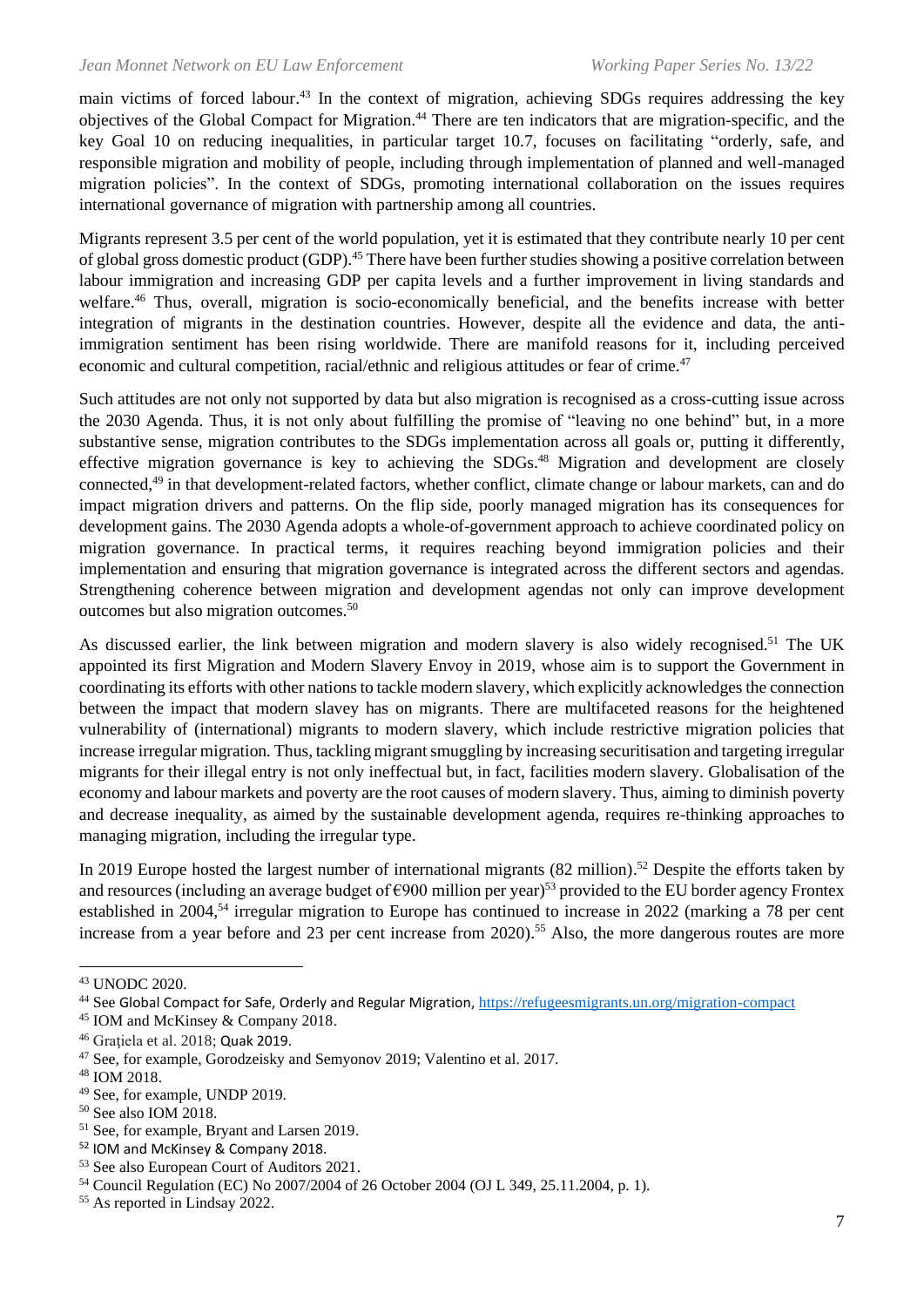frequently utilised now than before, which indicates that the dangers of irregular migration are not a sufficient barrier to those on the move, which is expected when facing acute desperation and insecurity. As climate-induced (irregular) migration will continue to increase, so will the exposure of those escaping the consequences of climate change to modern slavery.<sup>56</sup> It is essential, therefore, that in fulfilling their obligations towards SDGs, countries ensure that migrants and migration are considered across development sectors and that migration governance is the key focus of the international community when pursuing inclusive, integrated and sustainable development.

### **V. Conclusions**

Modern slavery including in global supply chains has been attracting international attention with a number of countries introducing or in the process of developing legislative responses to what is a global problem. However, despite the various domestic, regional and international efforts, the number of modern slavery victims has been claimed to be growing, which has been further exacerbated by global shocks, such as the COVID-19 pandemic and recent conflicts.

Even though global migration rates are considered to have been steady since the 1990s,<sup>57</sup> the number of undocumented or irregular migrants, as well as the forced displacement of people, is on the rise worldwide. Migrant smuggling is often a "stepping stone to human trafficking",<sup>58</sup> when the person cannot pay the smuggler or is trapped in economic exploitation,<sup>59</sup> and often results in people being sold for forced labour. Irregular migration, therefore, needs to be seen in its wider socio-economic context.

There is also a bidirectional relationship between migration and sustainable development. Irrespective of the types of migration contexts in each country or region, SDGs targets are universal and can be achieved only with cooperation by the different sectors and agencies, as well as with coherent partnerships between all countries. Whether in relation to migration management or modern slavery, a more harmonised global approach is needed that would recognise the multi-dimensional nature of migration and the complexity of globalised modern slavery. Moreover, shifting the predominant focus from the downstream approaches targeting the individual onto the wider systemic problems, including by making global businesses accountable for directly or indirectly contributing to modern slavery, is instrumental if we are to get any closer to achieving the SDGs by 2030. Consequently, policies and approaches to addressing modern slavery need to take into consideration (irregular) migration across governance sectors as critical for achieving sustainable development.

### **References**

Anti-Slavery International and Institute for Environment and Development, 'Climate-Induced Migration And Modern Slavery: A Toolkit For Policy-Makers' (September 2021) [online] [https://www.antislavery.org/wp](https://www.antislavery.org/wp-content/uploads/2021/09/ClimateMigrationReportSep2021_low_res.pdf)[content/uploads/2021/09/ClimateMigrationReportSep2021\\_low\\_res.pdf](https://www.antislavery.org/wp-content/uploads/2021/09/ClimateMigrationReportSep2021_low_res.pdf) Accessed 23 May 2022

Azose JJ and Raftery AE, 'Estimation of emigration, return migration, and transit migration between all pairs of countries' Proceedings of the National Academy of Sciences [2019] 116(1):116-122

Bryant D and Larsen J, 'Migrants and their vulnerability to human trafficking, modern slavery and forced labour' (Geneva, IOM 2019)

CARITAS, 'Trafficking in Human Beings in Conflict and Post-Conflict Situation' (2015) [online] [http://antitrafficking.am/wp-](http://antitrafficking.am/wp-content/uploads/2015/10/2research_action_trafficking_in_human_beings_and_conflicts_en_10_juin_2015_pdf.pdf)

[content/uploads/2015/10/2research\\_action\\_trafficking\\_in\\_human\\_beings\\_and\\_conflicts\\_en\\_10\\_juin\\_2015\\_pdf.](http://antitrafficking.am/wp-content/uploads/2015/10/2research_action_trafficking_in_human_beings_and_conflicts_en_10_juin_2015_pdf.pdf) [pdf](http://antitrafficking.am/wp-content/uploads/2015/10/2research_action_trafficking_in_human_beings_and_conflicts_en_10_juin_2015_pdf.pdf) Accessed 23 May 2022

<sup>56</sup> See, for example, Anti-Slavery International and Institute for Environment and Development 2021.

<sup>57</sup> See, for example, Azose and Raftery 2019.

<sup>58</sup> UN Security Council Counter-Terrorism Committee Executive Directorate 2016, p 12.

<sup>59</sup> CARITAS 2015, p 6.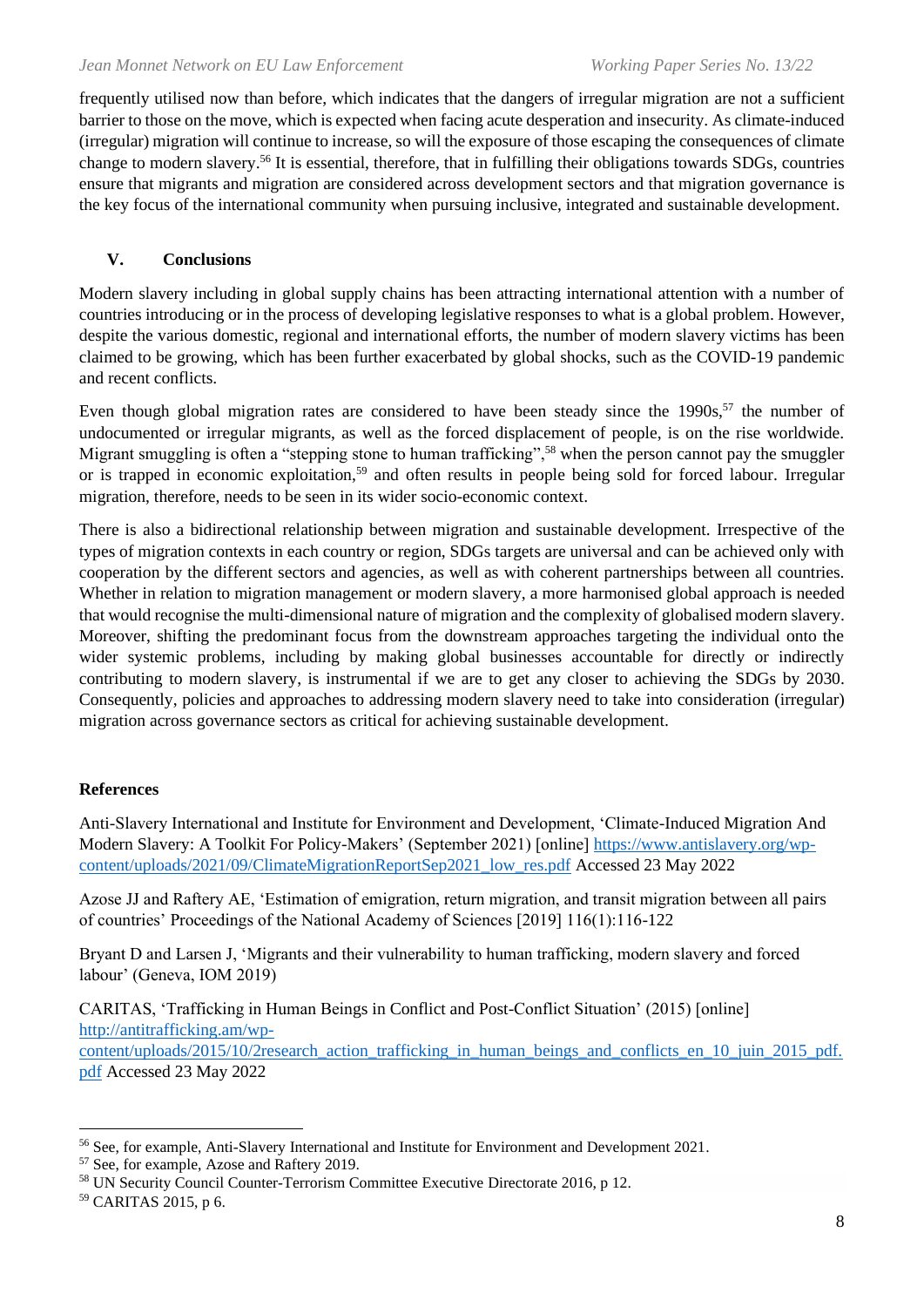Cockayne J and Smith A 'The Impact of COVID-19 on Modern Slavery', *Our World* (2 April 2020) [online] <https://ourworld.unu.edu/en/the-impact-of-covid-19-on-modern-slavery> Accessed 23 May 2022

*CPCF v. Minister for Immigration and Border Protection* (Judgment), Case No. S169/2014, High Court of Australia (28 January 2015)

European Commission, A renewed EU action plan against migrant smuggling (2021-2025) (COM(2021) 591 final 2021)

European Commission, Press release 'Just and sustainable economy: Commission lays down rules for companies to respect human rights and environment in global value chains' (23 February 2002) [online] [https://ec.europa.eu/commission/presscorner/detail/en/ip\\_22\\_1145](https://ec.europa.eu/commission/presscorner/detail/en/ip_22_1145) Accessed 23 May 2022

European Commission, 'Framework Decision on Strengthening the Penal Framework for Preventing the Facilitation of Unauthorized Entry and Residence' was the first attempt to regulate smuggling' (EC 2002/946/JHA 2002)

European Court of Auditors, 'Frontex's support to external border management: not sufficiently effective to date' (2021) [online] [https://www.eca.europa.eu/Lists/ECADocuments/SR21\\_08/SR\\_Frontex\\_EN.pdf](https://www.eca.europa.eu/Lists/ECADocuments/SR21_08/SR_Frontex_EN.pdf) Accessed 23 May 2022

Europol, 'EU Serious and Organised Crime Threat Assessment' (Europol 2021)

Gorodzeisky A and Semyonov M, "Unwelcome Immigrants: Sources of Opposition to Different Immigrant Groups Among Europeans" *Frontiers in Sociology* [2019] 4: 24

Gratiela GN, Cristea SM, Yüksel A, Pânzaru C and Drăcea RM. 2018. "Migrants' Role in Enhancing the Economic Development of Host Countries: Empirical Evidence from Europe" *Sustainability* [2018] 10(3): 894.

Hooper, J 'Abandoned ship Ezadeen with 450 migrants on board being towed to Italy', The Guardian (2 January 2015) [online][. www.theguardian.com/world/2015/jan/02/abandoned-cargo-vessel-migrants-towed](http://www.theguardian.com/world/2015/jan/02/abandoned-cargo-vessel-migrants-towed-italy-traffickers)[italy-traffickers](http://www.theguardian.com/world/2015/jan/02/abandoned-cargo-vessel-migrants-towed-italy-traffickers) Accessed 23 May 2022.

International Labour Organization (ILO) and Walk Free Foundation, 'Global Estimates of Modern Slavery: Forced Labour and Forced Marriage' (Geneva, ILO 2017)

International Labour Organization, Tripartite Declaration of Principles concerning Multinational Enterprises and Social Policy (Geneva, ILO 5th Ed 2017)

International Labour Organization (ILO), 'Profits and poverty: the economics of forced labour' (Geneva, ILO 2014)

International Organization for Migration (IOM), 'Migration and the 2030 Agenda: A Guide for Practitioners' (Geneva, IOM 2018)

International Organization for Migration (IOM) and McKinsey & Company (2018) 'More than numbers - How migration data can deliver real-life benefits for migrants and governments' (IOM and McKinsey & Company 2018)

International Organization for Migration (ILO) Glossary on Migration (Geneva, IOM 2nd Ed 2011)

Lindsay F, 'EU Border Agency Says Irregular Migration Continues To Increase In 2022' *Forbes* (17 February 2022) [online] [https://www.forbes.com/sites/freylindsay/2022/02/17/eu-border-agency-says-irregular](https://www.forbes.com/sites/freylindsay/2022/02/17/eu-border-agency-says-irregular-migration-continues-to-increase-in-2022/?sh=35d8893f5b85)[migration-continues-to-increase-in-2022/?sh=35d8893f5b85](https://www.forbes.com/sites/freylindsay/2022/02/17/eu-border-agency-says-irregular-migration-continues-to-increase-in-2022/?sh=35d8893f5b85) Accessed 23 May 2022

Kubacki K, Szablewska N, Siemieniako D, Brennan L, 'Vulnerable communities and behaviour change: a case of modern slavery in supply chains' in L Brennan, K Kubacki, L Parker, D Garg (eds), *Beyond the dark arts: Emerging issues in social responsibility and ethics in marketing and communication* (World Scientific Publishers *forthcoming*)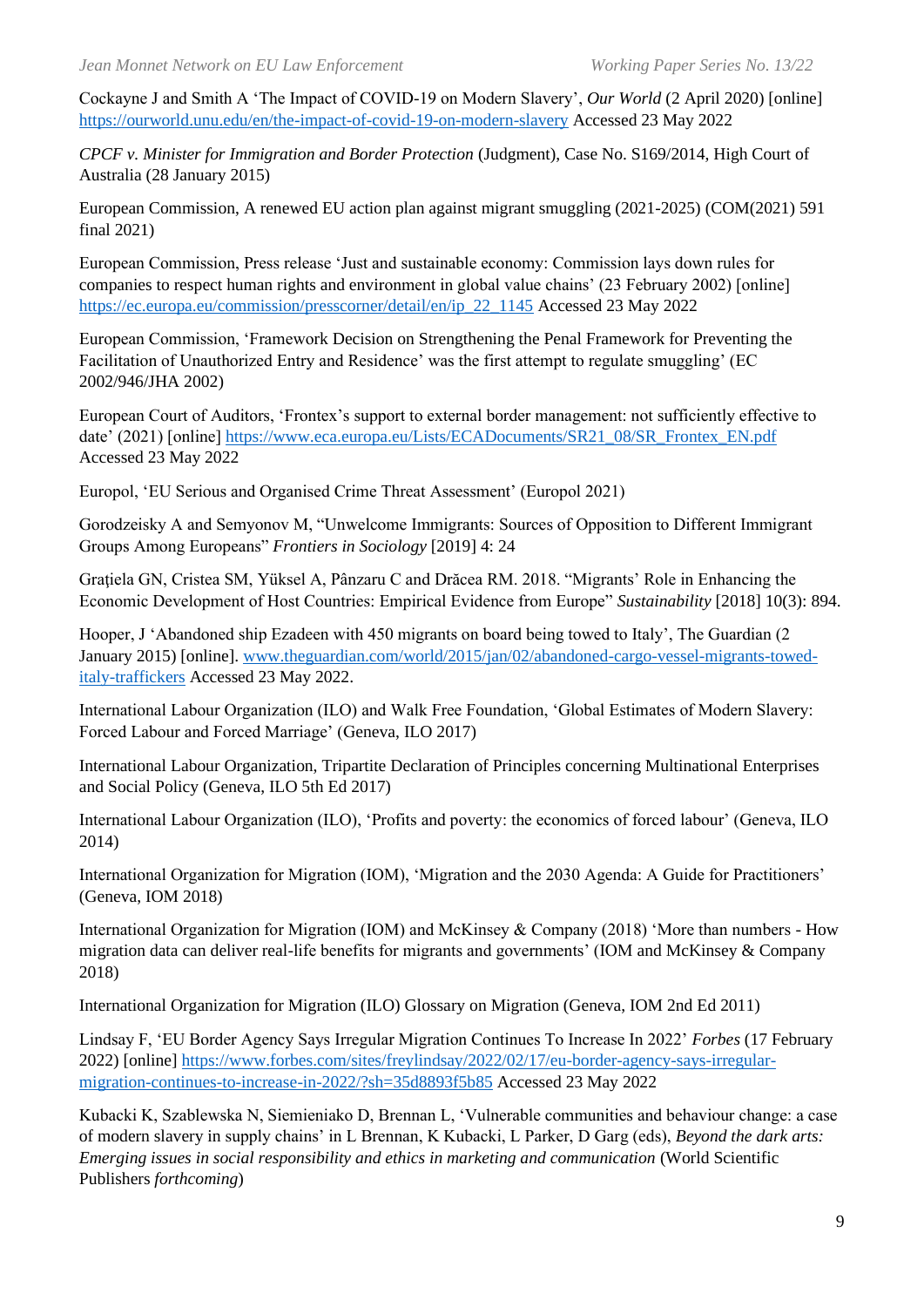May T, 'My Government will lead the way in defeating modern slavery' *The Telegraph* (30th July 2016)

Mixed Migration Centre (ed by Horwood C, Forin R and Frouws B), 'Mixed Migration Review 2018. Highlights. Interviews. Essays. Data' (Geneva, Mixed Migration Centre 2018)

Organization for Economic Cooperation and Development (OECD), 'OECD Guidelines for Multinational Enterprises' (OECD [1977] 2000)

Report of the Special Rapporteur of the Human Rights Council on extrajudicial, summary or arbitrary executions, 'Unlawful death of refugees and migrants' (UN Doc. A/72/335, 2017)

Quak EJ, 'The effects economic integration of migrants have on the economy of host countries' Institute of Development Studies (5 April 2019) [online] [https://assets.publishing.service.gov.uk/media/5d41b51e40f0b60a85e75468/571\\_Economic\\_Impacts\\_Internatio](https://assets.publishing.service.gov.uk/media/5d41b51e40f0b60a85e75468/571_Economic_Impacts_International_Migration_Host_Countries.pdf) [nal\\_Migration\\_Host\\_Countries.pdf](https://assets.publishing.service.gov.uk/media/5d41b51e40f0b60a85e75468/571_Economic_Impacts_International_Migration_Host_Countries.pdf) Accessed 23 May 2022

US Department of State, 'Principles to Guide Government Action to Combat Human Trafficking in Global Supply Chains' (2018) [online]<https://www.state.gov/wp-content/uploads/2019/03/286369.pdf> Accessed 23 May 2022

Szablewska N, 'Human Smuggling and Human Trafficking' in S Sayapin, R Atadjanov, U Kadam, G Kemp, N Zambrana Tévar, N Quénivet (eds) International Conflict and Security Law: A Research Handbook (TMC Asser Press/Springer 2022)

Szablewska N, Kingi R, Armstrong R, Lake Q, 'An Opportunity for Impact: Recommendations for Regulating Modern Slavery in Supply Chains in Aotearoa New Zealand' (2022) [online] [https://modernslaveryrecommendations.nz/Recommendation%20paper%20-](https://modernslaveryrecommendations.nz/Recommendation%20paper%20-%20An%20Opportunity%20for%20Impact.pdf) [%20An%20Opportunity%20for%20Impact.pdf](https://modernslaveryrecommendations.nz/Recommendation%20paper%20-%20An%20Opportunity%20for%20Impact.pdf) Accessed 23 May 2022

Szablewska N and Kubacki, K, "Anti-human trafficking campaigns: a systematic review" *Social Marketing Quarterly* [2018] 24(2): 104-112.

Szablewska N and Ly R, "Regional collaborative responses to the global migration crisis: refugee law, human rights and shared state responsibility" *Australian Law Journal* [2017] 91(3): 186-197.

Szablewska N, "Illegal immigrants, asylum seekers and Australia's international obligations: the debate goes on" *Australian Law Journal* [2014] 88(10): 707-714.

UN Department of Economic and Social Affairs, 'The number of international migrants reaches 272 million, continuing an upward trend in all world regions, says UN' (17 September 2019) [online] <https://www.un.org/development/desa/en/news/population/international-migrant-stock-2019.html> Accessed 23 May 2022

UN Development Programme (UNDP), Press release 'Despite dangers, majority of irregular migrants from Africa to Europe would still travel: UNDP report' (21 October 2019) [online] [https://www.undp.org/press](https://www.undp.org/press-releases/despite-dangers-majority-irregular-migrants-africa-europe-would-still-travel-undp)[releases/despite-dangers-majority-irregular-migrants-africa-europe-would-still-travel-undp](https://www.undp.org/press-releases/despite-dangers-majority-irregular-migrants-africa-europe-would-still-travel-undp) Accessed 23 May 2022

UN 'Guiding Principles on Business and Human Rights: Implementing the United Nations "Protect, Respect and Remedy" Framework' (2011) [online] [https://www.ohchr.org/Documents/Publications/GuidingPrinciplesBusinessHR\\_EN.pdf](https://www.ohchr.org/Documents/Publications/GuidingPrinciplesBusinessHR_EN.pdf) Accessed 23 May 2022

UN Global Compact, 'The Ten Principles of the UN Global Compact' (n.d.) [online] <https://www.unglobalcompact.org/what-is-gc/mission/principles> Accessed 23 May 2022

UN, The Millennium Development Goals Report (2015) [online] [https://www.un.org/millenniumgoals/2015\\_MDG\\_Report/pdf/MDG%202015%20rev%20\(July%201\).pdf](https://www.un.org/millenniumgoals/2015_MDG_Report/pdf/MDG%202015%20rev%20(July%201).pdf) Accessed 23 May 2022